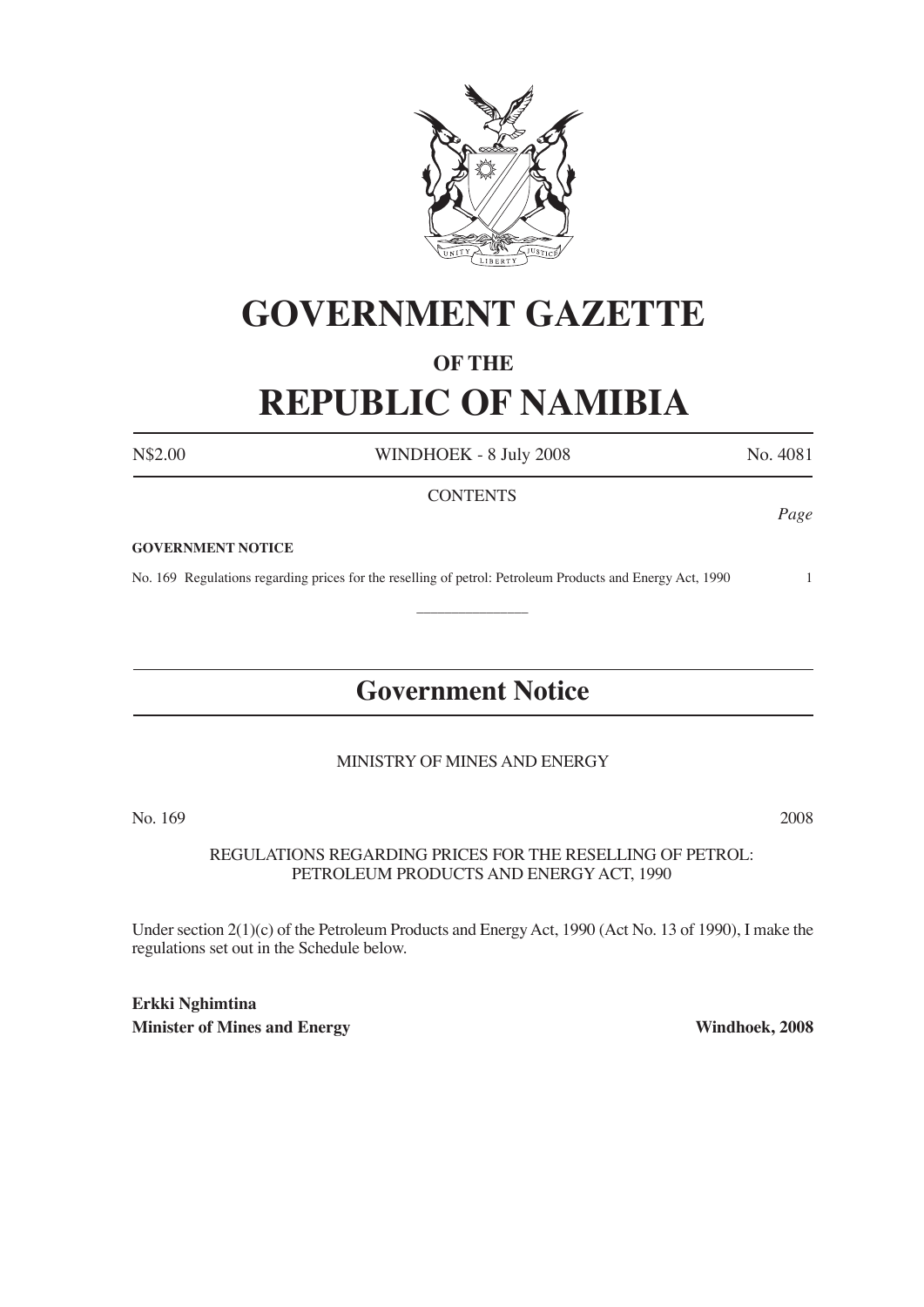# **SCHEDULE**

### PRICES AT WHICH PETROL MAY BE RESOLD

### **Definitions**

**1.** In these regulations, unless the context otherwise indicates -

"petrol" includes any mixture of petrol with any other substance, which mixture can be used as fuel for the operation of a spark ignition engine;

"reseller" means any person who, whether he or she has a petrol pump in operation in terms of an arrangement with a wholesale distributor or not, acquires petrol directly from a wholesale distributor and sells it to any other person in the course of or as part of the activities of a business carried on by him or her, but does not include any such person in relation to petrol which he or she sells in terms of an agreement with a wholesale distributor only in quantities of not less than 200 litres at a time;

"the Act" means the Petroleum Products and Energy Act, 1990 (Act No. 13 of 1990);

"wholesale distributor" means any person to whom a wholesale licence has been issued under the Petroleum Products and Energy Act, 1990 (Act No. 13 of 1990), and includes any person who is deemed to be a wholesaler, under that Act and includes any of the following licensed oil companies or traders:

| Pandu Trading Company (Proprietary) Limited                    |                          | Licence W/1/2000         |
|----------------------------------------------------------------|--------------------------|--------------------------|
| Total Namibia (Proprietary) Limited                            |                          | Licence W/2/2000         |
| Caltex Oil (Namibia) (Proprietary) Limited                     |                          | Licence W/3/2000         |
| Bachmus Oil & Fuel Supplies (Proprietary) Limited              |                          | Licence W/4/2001         |
| Shell Namibia Limited                                          |                          | Licence W/5/2001         |
| BP Namibia (Proprietary) Limited                               |                          | Licence W/6/2001         |
| Engen Namibia (Proprietary) Limited                            |                          | Licence W/7/2001         |
| <b>LVW</b> Boerediens                                          |                          | Licence W/8/2001         |
| Kunene Net Oil Brokers                                         |                          | Licence W/9/2001         |
| Namibia Fuel                                                   |                          | Licence W/10/2002        |
| Namibia Petroleum Trading & Distribution (Proprietary) Limited |                          | Licence W/11/2002        |
| Internam Shipping (Proprietary) Limited                        | $\overline{\phantom{0}}$ | <i>Licence W/12/2002</i> |
| Internam Automotive & Fuel Supplies (Proprietary) Limited      |                          | Licence W/13/2002        |
| Jaco N van Dyk                                                 |                          | Licence W/14/2002        |
| Ombuga Oil Company (Proprietary) Limited                       |                          | Licence W/15/2003        |
| Rhino Trek                                                     |                          | Licence W/16/2003        |
| Norwegian Seaways Namibia (Proprietary) Limited                |                          | Licence W/17/2003        |
| Namibia Energy Corporation (Proprietary) Limited               |                          | Licence W/18/2004        |
| Namibia Liquid Fuel (Proprietary) Limited                      |                          | Licence W/19/2004        |
| Namibia Prima Traders (Proprietary) Limited                    |                          | <i>Licence W/20/2004</i> |
| Central Oil Namibia                                            |                          | Licence W/21/2004        |
| Lia Holdings (Proprietary) Limited                             |                          | Licence W/22/2004        |
| Africa Legend Energy Namibia (Proprietary) Limited             |                          | <i>Licence W/23/2005</i> |
| Franchise Namibia CC                                           |                          | Licence W/24/2006        |
| Namibia Future Petroleum & Marketing                           |                          | Licence W/25/2006        |
| SANOCOR Africa Energy (Proprietary) Limited                    |                          | Licence W/26/2006        |
| Namib Contract Haulage (Proprietary) Limited                   |                          | Licence W/27/2006        |
| Northern Fuel Distribution CC                                  |                          | Licence W/28/2006        |
| World Marine & Offshore Supply Company (Proprietary) Limited   |                          | Licence W/29/2007        |
| Patzana Consultancy Service CC                                 |                          | Licence W/30/2007        |
| Nico Johan du Preez                                            |                          | <i>Licence W/31/2007</i> |
| Abraham Kazeundja                                              |                          | Licence W/32/2007        |
| Hapilo Energy CC                                               |                          | Licence W/33/2007        |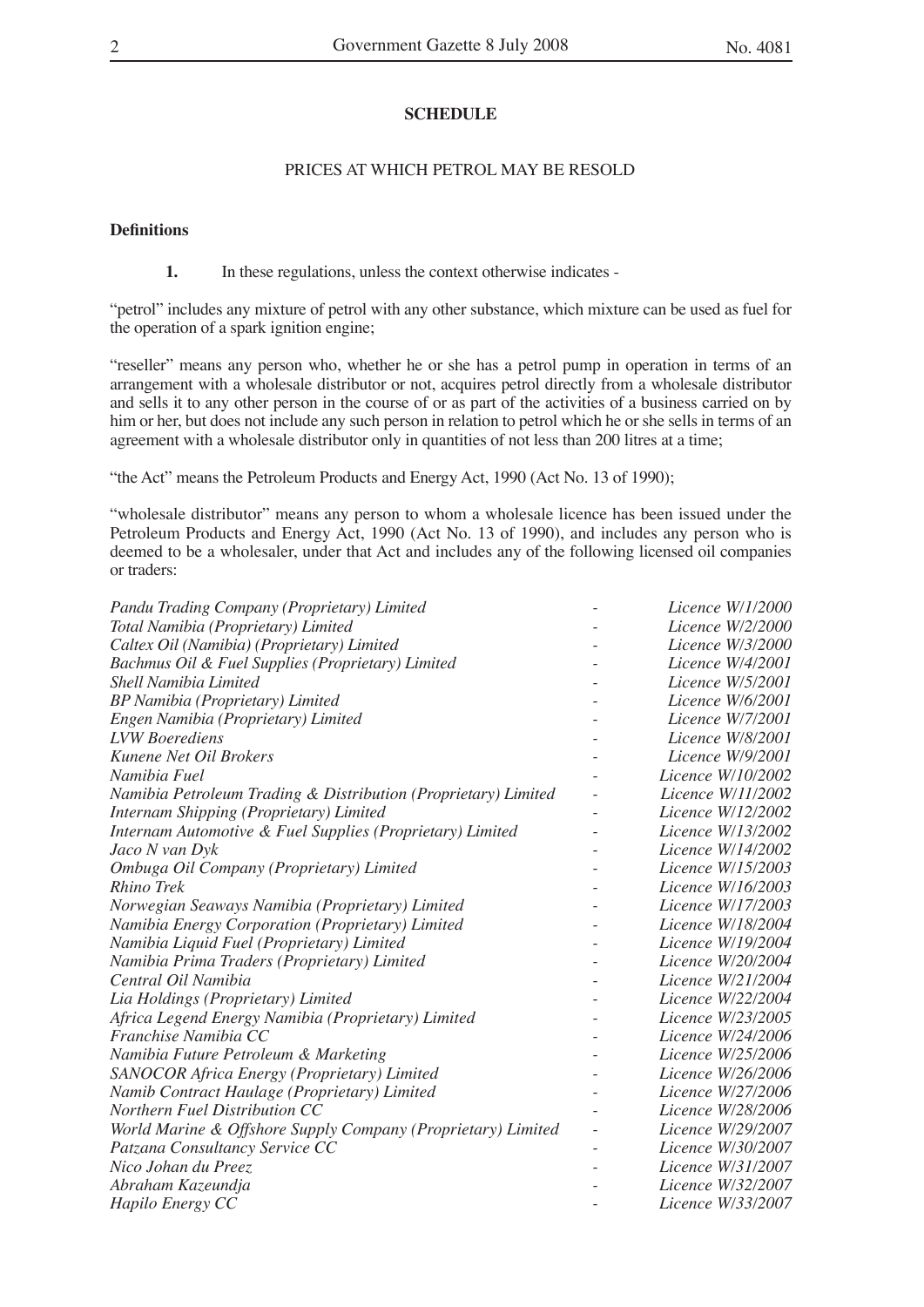| Situmbeko Petroleum Suppliers CC                   | Licence W/34/2007        |
|----------------------------------------------------|--------------------------|
| United Africa Group (Proprietary) Limited          | <i>Licence W/35/2007</i> |
| <b>NAMWORLD Fuel Company (Proprietary) Limited</b> | Licence W/36/2007        |
| Nobel Investment (Proprietary) Limited             | <i>Licence W/37/2007</i> |
| Daniel Deon Van Vuuren                             | <i>Licence W/38/2008</i> |
| Waddin General Retail (Proprietary) Limited        | <i>Licence W/39/2008</i> |
| Namibia Oil refinery Limited                       | <i>Licence W/40/2008</i> |
| Petro Energy Namibia                               | <i>Licence W/41/2008</i> |
| Petro Logistics CC                                 | <i>Licence W/42/2008</i> |
| Nam-Russia Trading Enterprise CC                   | <i>Licence W/43/2008</i> |
| M&C Freight Service CC                             | <i>Licence W/44/2008</i> |
|                                                    |                          |

### **Reselling price of petrol**

**2.** The prices at which 93 octane leaded petrol and 95 octane unleaded petrol may be sold by a reseller to any person at any place mentioned in the Annexure is the price indicated opposite the place concerned.

### **Commencement of regulations**

**3.** These regulations come into effect on 8 July 2008.

### **Withdrawal of government notice**

**4.** Government Notice No. 134 of 9 June 2008 is revoked.

## **ANNEXURE**

(regulation 2)

|                     | Price in cents per<br>litre |                  |
|---------------------|-----------------------------|------------------|
| <b>PLACE</b>        | <b>ULP</b><br>95 Octane     | <b>LRP</b><br>93 |
| AI-AIS              | 1018.0                      | 1,016.0          |
| <b>AMINIUS</b>      | 1023.0                      | 1,021.0          |
| <b>ANDARA</b>       | 1002.0                      | 1,000.0          |
| <b>ARANDIS</b>      | 987.0                       | 985.0            |
| <b>ARANOS</b>       | 1021.0                      | 1,019.0          |
| <b>ARIAMSVLEI</b>   | 1018.0                      | 1,016.0          |
| <b>ARIS</b>         | 1002.0                      | 1,000.0          |
| <b>AROAB</b>        | 1011.0                      | 1,009.0          |
| <b>ASAB</b>         | 1016.0                      | 1,014.0          |
| <b>AUS</b>          | 1011.0                      | 1,009.0          |
| <b>BANGANI</b>      | 1002.0                      | 1,000.0          |
| <b>BEN HUR FARM</b> | 1012.0                      | 1,010.0          |
| <b>BERSEBA</b>      | 1011.0                      | 1,009.0          |
| <b>BETHANIEN</b>    | 1011.0                      | 1,009.0          |
| <b>BETTA</b>        | 1019.0                      | 1,017.0          |
| <b>BRAKWATER</b>    | 1002.0                      | 1,000.0          |
| <b>BRANDBERG</b>    | 995.0                       | 993.0            |
| <b>BRAUNFELS</b>    | 995.0                       | 993.0            |
| BUFFALO (COC ONLY)  | 1002.0                      | 1,000.0          |
| <b>BUITEPOS</b>     | 1016.0                      | 1,014.0          |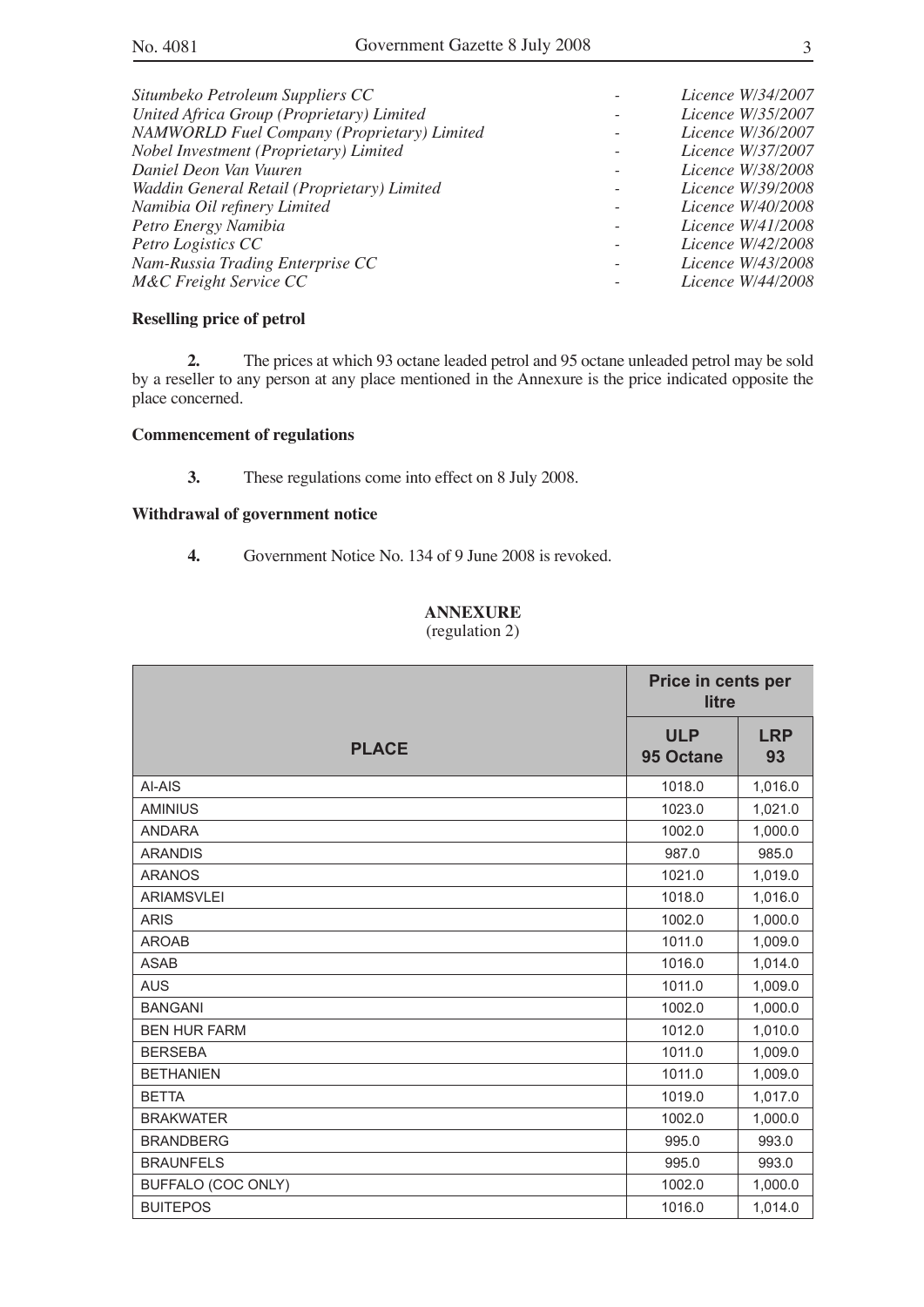| <b>CHAMAITES</b><br>1011.0<br>1,009.0<br><b>CHIEBELLA ESTATES</b><br>1018.0<br>1,016.0<br><b>COBLENS STORE</b><br>1012.0<br>1,010.0<br><b>CORDOVA</b><br>1008.0<br>1,006.0<br>DANKBAAR FARM<br>1016.0<br>1,014.0<br>1017.0<br>DEI GRACIA (Otjipiro-Waterberg Lodge)<br>1,015.0<br>DEKKA CONSTR. (PAST USAKOS)<br>1,007.0<br>1009.0<br>DEKKA CONSTR. (PRE USAKOS)<br>995.0<br>993.0<br><b>DERM STORE</b><br>1015.0<br>1,013.0<br><b>DIKDOORN</b><br>1,011.0<br>1013.0<br><b>DIPCAPDI SCHOOL</b><br>1012.0<br>1,010.0<br><b>DONKERSAND</b><br>994.0<br>992.0<br>1,007.0<br><b>DORDABIS</b><br>1009.0<br><b>DUIKERSVLEI</b><br>1014.0<br>1,012.0<br><b>EENHANA</b><br>1001.0<br>999.0<br><b>EKUJA</b><br>1011.0<br>1,009.0<br>ELBE COPPER MINE<br>1005.0<br>1,003.0 |
|------------------------------------------------------------------------------------------------------------------------------------------------------------------------------------------------------------------------------------------------------------------------------------------------------------------------------------------------------------------------------------------------------------------------------------------------------------------------------------------------------------------------------------------------------------------------------------------------------------------------------------------------------------------------------------------------------------------------------------------------------------------|
|                                                                                                                                                                                                                                                                                                                                                                                                                                                                                                                                                                                                                                                                                                                                                                  |
|                                                                                                                                                                                                                                                                                                                                                                                                                                                                                                                                                                                                                                                                                                                                                                  |
|                                                                                                                                                                                                                                                                                                                                                                                                                                                                                                                                                                                                                                                                                                                                                                  |
|                                                                                                                                                                                                                                                                                                                                                                                                                                                                                                                                                                                                                                                                                                                                                                  |
|                                                                                                                                                                                                                                                                                                                                                                                                                                                                                                                                                                                                                                                                                                                                                                  |
|                                                                                                                                                                                                                                                                                                                                                                                                                                                                                                                                                                                                                                                                                                                                                                  |
|                                                                                                                                                                                                                                                                                                                                                                                                                                                                                                                                                                                                                                                                                                                                                                  |
|                                                                                                                                                                                                                                                                                                                                                                                                                                                                                                                                                                                                                                                                                                                                                                  |
|                                                                                                                                                                                                                                                                                                                                                                                                                                                                                                                                                                                                                                                                                                                                                                  |
|                                                                                                                                                                                                                                                                                                                                                                                                                                                                                                                                                                                                                                                                                                                                                                  |
|                                                                                                                                                                                                                                                                                                                                                                                                                                                                                                                                                                                                                                                                                                                                                                  |
|                                                                                                                                                                                                                                                                                                                                                                                                                                                                                                                                                                                                                                                                                                                                                                  |
|                                                                                                                                                                                                                                                                                                                                                                                                                                                                                                                                                                                                                                                                                                                                                                  |
|                                                                                                                                                                                                                                                                                                                                                                                                                                                                                                                                                                                                                                                                                                                                                                  |
|                                                                                                                                                                                                                                                                                                                                                                                                                                                                                                                                                                                                                                                                                                                                                                  |
|                                                                                                                                                                                                                                                                                                                                                                                                                                                                                                                                                                                                                                                                                                                                                                  |
|                                                                                                                                                                                                                                                                                                                                                                                                                                                                                                                                                                                                                                                                                                                                                                  |
| <b>ELDERS</b><br>1,014.0<br>1016.0                                                                                                                                                                                                                                                                                                                                                                                                                                                                                                                                                                                                                                                                                                                               |
| ENDOLA - OHANGWENA REGION<br>1001.0<br>999.0                                                                                                                                                                                                                                                                                                                                                                                                                                                                                                                                                                                                                                                                                                                     |
| <b>ENGELA</b><br>1001.0<br>999.0                                                                                                                                                                                                                                                                                                                                                                                                                                                                                                                                                                                                                                                                                                                                 |
| <b>EORONDEMBA</b><br>1012.0<br>1,010.0                                                                                                                                                                                                                                                                                                                                                                                                                                                                                                                                                                                                                                                                                                                           |
| EPIKURO 10<br>1033.0<br>1,031.0                                                                                                                                                                                                                                                                                                                                                                                                                                                                                                                                                                                                                                                                                                                                  |
| EPIKURO 3<br>1033.0<br>1,031.0                                                                                                                                                                                                                                                                                                                                                                                                                                                                                                                                                                                                                                                                                                                                   |
| ERNST MEYER SCHOOL<br>1012.0<br>1,010.0                                                                                                                                                                                                                                                                                                                                                                                                                                                                                                                                                                                                                                                                                                                          |
| <b>ETUNDA</b><br>999.0<br>997.0                                                                                                                                                                                                                                                                                                                                                                                                                                                                                                                                                                                                                                                                                                                                  |
| FARM TRADOS NO 92<br>1010.0<br>1,008.0                                                                                                                                                                                                                                                                                                                                                                                                                                                                                                                                                                                                                                                                                                                           |
| <b>GAMIS</b><br>1024.0<br>1,022.0                                                                                                                                                                                                                                                                                                                                                                                                                                                                                                                                                                                                                                                                                                                                |
| GAMSBERG (COC)<br>999.0<br>997.0                                                                                                                                                                                                                                                                                                                                                                                                                                                                                                                                                                                                                                                                                                                                 |
| <b>GHANSIES</b><br>1007.0<br>1,005.0                                                                                                                                                                                                                                                                                                                                                                                                                                                                                                                                                                                                                                                                                                                             |
| <b>GIBEON</b><br>1014.0<br>1,012.0                                                                                                                                                                                                                                                                                                                                                                                                                                                                                                                                                                                                                                                                                                                               |
| 1,009.0<br>GOAGEB<br>1011.0                                                                                                                                                                                                                                                                                                                                                                                                                                                                                                                                                                                                                                                                                                                                      |
| <b>GOBABEB</b> (Desert Research Foundations)<br>992.0<br>990.0                                                                                                                                                                                                                                                                                                                                                                                                                                                                                                                                                                                                                                                                                                   |
| <b>GOBABIS</b><br>1002.0<br>1,000.0                                                                                                                                                                                                                                                                                                                                                                                                                                                                                                                                                                                                                                                                                                                              |
| <b>GOCHAS</b><br>1021.0<br>1,019.0                                                                                                                                                                                                                                                                                                                                                                                                                                                                                                                                                                                                                                                                                                                               |
| <b>GROOTFONTEIN</b><br>1002.0<br>1,000.0                                                                                                                                                                                                                                                                                                                                                                                                                                                                                                                                                                                                                                                                                                                         |
| <b>GROSSBARMEN</b><br>999.0<br>997.0                                                                                                                                                                                                                                                                                                                                                                                                                                                                                                                                                                                                                                                                                                                             |
| <b>GRUNAU</b><br>1,016.0<br>1018.0                                                                                                                                                                                                                                                                                                                                                                                                                                                                                                                                                                                                                                                                                                                               |
| <b>GUISES</b><br>1031.0<br>1,029.0                                                                                                                                                                                                                                                                                                                                                                                                                                                                                                                                                                                                                                                                                                                               |
| <b>HALALI</b><br>1022.0<br>1,020.0                                                                                                                                                                                                                                                                                                                                                                                                                                                                                                                                                                                                                                                                                                                               |
| <b>HARDAP</b><br>1011.0<br>1,009.0                                                                                                                                                                                                                                                                                                                                                                                                                                                                                                                                                                                                                                                                                                                               |
| <b>HARIBES</b><br>1013.0<br>1,011.0                                                                                                                                                                                                                                                                                                                                                                                                                                                                                                                                                                                                                                                                                                                              |
| <b>HEKEL SERVICE</b><br>1015.0<br>1,013.0                                                                                                                                                                                                                                                                                                                                                                                                                                                                                                                                                                                                                                                                                                                        |
| <b>HELENA FARM</b><br>1019.0<br>1,017.0                                                                                                                                                                                                                                                                                                                                                                                                                                                                                                                                                                                                                                                                                                                          |
| <b>HELMERINGHAUSEN</b><br>1004.0<br>1,002.0                                                                                                                                                                                                                                                                                                                                                                                                                                                                                                                                                                                                                                                                                                                      |
| <b>HENTIES BAY</b><br>987.0<br>985.0                                                                                                                                                                                                                                                                                                                                                                                                                                                                                                                                                                                                                                                                                                                             |
| <b>HOCHVELD</b><br>1008.0<br>1,006.0                                                                                                                                                                                                                                                                                                                                                                                                                                                                                                                                                                                                                                                                                                                             |
| <b>HOLOOG</b><br>1011.0<br>1,009.0                                                                                                                                                                                                                                                                                                                                                                                                                                                                                                                                                                                                                                                                                                                               |
| <b>ISABIS</b><br>1011.0<br>1,009.0                                                                                                                                                                                                                                                                                                                                                                                                                                                                                                                                                                                                                                                                                                                               |
| K. E. 13<br>1004.0<br>1,002.0                                                                                                                                                                                                                                                                                                                                                                                                                                                                                                                                                                                                                                                                                                                                    |
| K.E. 3<br>1007.0<br>1,005.0                                                                                                                                                                                                                                                                                                                                                                                                                                                                                                                                                                                                                                                                                                                                      |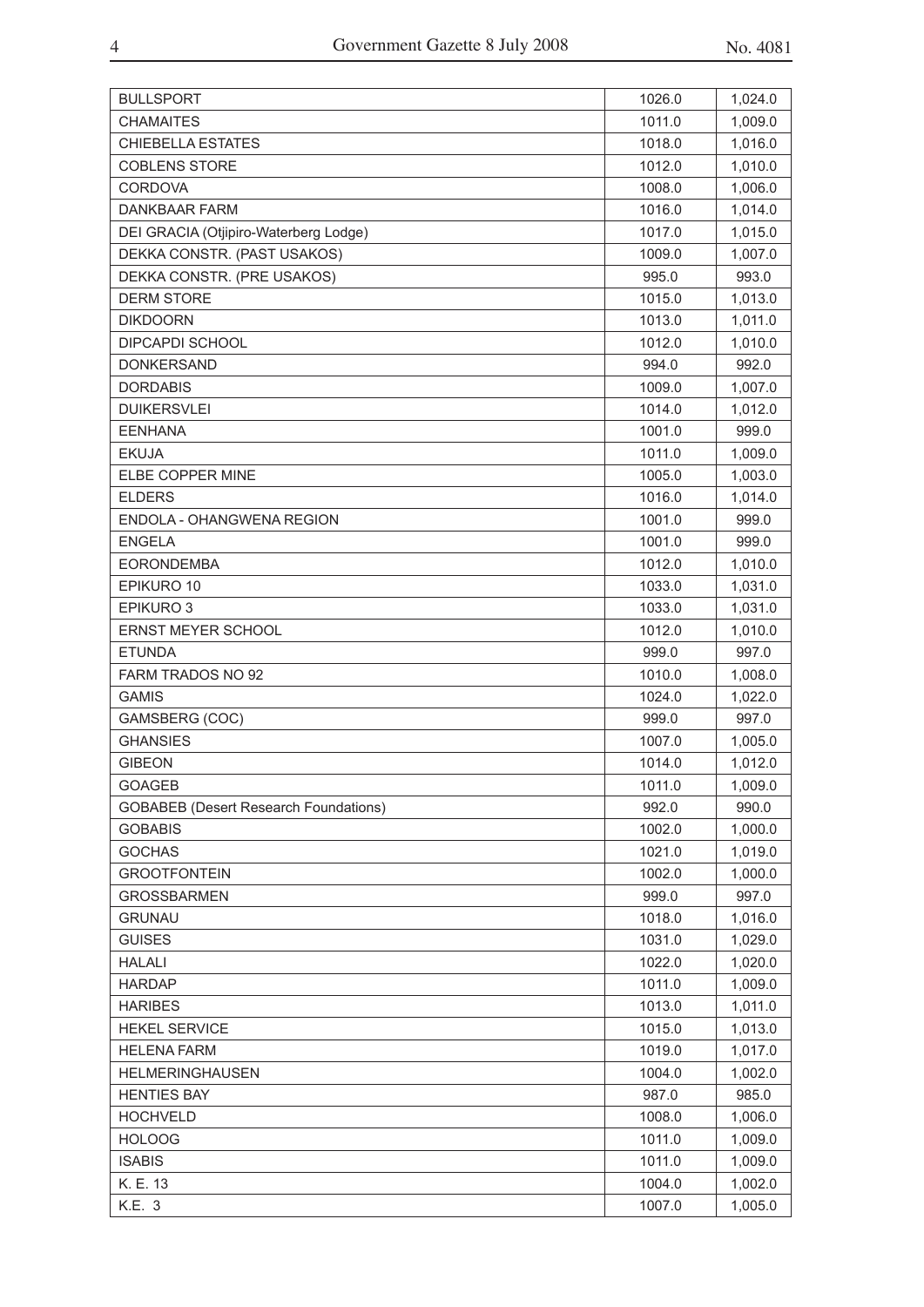| <b>KALKFELD</b>        | 1005.0 | 1,003.0 |
|------------------------|--------|---------|
| <b>KALKRAND</b>        | 1012.0 | 1,010.0 |
| <b>KAMANJAB</b>        | 1017.0 | 1,015.0 |
| <b>KANDUMI STORE</b>   | 992.0  | 990.0   |
| <b>KARASBURG</b>       | 1018.0 | 1,016.0 |
| <b>KARIBIB</b>         | 997.0  | 995.0   |
| <b>KATIMA MULILO</b>   | 1002.0 | 1,000.0 |
| <b>KAVANGO RANCHES</b> | 1002.0 | 1,000.0 |
| <b>KEETMANSHOOP</b>    | 1011.0 | 1,009.0 |
| <b>KHORIXAS</b>        | 995.0  | 993.0   |
| <b>KLEIN KARAS</b>     | 1018.0 | 1,016.0 |
| <b>KLEIN MENASSE</b>   | 1011.0 | 1,009.0 |
| <b>KLEIN-AUB</b>       | 1022.0 | 1,020.0 |
| <b>KOBLENS</b>         |        |         |
| <b>KOES</b>            | 1019.0 | 1,017.0 |
|                        | 1011.0 | 1,009.0 |
| <b>KOMBAT</b>          | 1012.0 | 1,010.0 |
| <b>KONGOLA</b>         | 1002.0 | 1,000.0 |
| <b>KORRIDOR POS 13</b> | 1023.0 | 1,021.0 |
| <b>KRANZBERG MINE</b>  | 1005.0 | 1,003.0 |
| <b>KRIES HOTEL</b>     | 1011.0 | 1,009.0 |
| L B GARAGE             | 1018.0 | 1,016.0 |
| LEONARDVILLE           | 1018.0 | 1,016.0 |
| <b>LEPEL STORE</b>     | 1009.0 | 1,007.0 |
| LINYANTI               | 1002.0 | 1,000.0 |
| <b>LITHIUM MINE</b>    | 1000.0 | 998.0   |
| <b>LUDERITZ</b>        | 1011.0 | 1,009.0 |
| <b>LUHEBU DISTRICT</b> | 1011.0 | 1,009.0 |
| <b>MAHANENE</b>        | 1001.0 | 999.0   |
| <b>MAKKANOR</b>        | 1012.0 | 1,010.0 |
| <b>MALTAHOHE</b>       | 1018.0 | 1,016.0 |
| <b>MANGETTI</b>        | 1001.0 | 999.0   |
| <b>MARIENTAL</b>       | 1004.0 | 1,002.0 |
| <b>MIDGARD</b>         | 1002.0 | 1,000.0 |
| <b>MILE 108 TN</b>     | 997.0  | 995.0   |
| MILE 72 TN             | 992.0  | 990.0   |
| MOKUTI LODGE           | 1014.0 | 1,012.0 |
| <b>MOUNT ETJO</b>      | 1009.0 | 1,007.0 |
| <b>MUKWE</b>           | 1002.0 | 1,000.0 |
| <b>MURURANE</b>        | 1002.0 | 1,000.0 |
| <b>MUSESE</b>          | 1002.0 | 1,000.0 |
| MUTJAVIKUA F           | 1012.0 | 1,010.0 |
| <b>NAMIB RESTCAMP</b>  | 1002.0 | 1,000.0 |
| <b>NAMUTONI</b>        | 1015.0 | 1,013.0 |
| <b>NEI-NEIS</b>        | 999.0  | 997.0   |
| <b>NEPARA</b>          | 1002.0 | 1,000.0 |
| <b>NEUDAM</b>          | 1002.0 | 1,000.0 |
| <b>NINA</b>            | 1017.0 | 1,015.0 |
| NKURENKURU             | 1002.0 | 1,000.0 |
| <b>NOMTSAS</b>         | 1009.0 | 1,007.0 |
| <b>NOODBURG</b>        | 1015.0 | 1,013.0 |
| <b>NOORDOEWER</b>      | 1018.0 | 1,016.0 |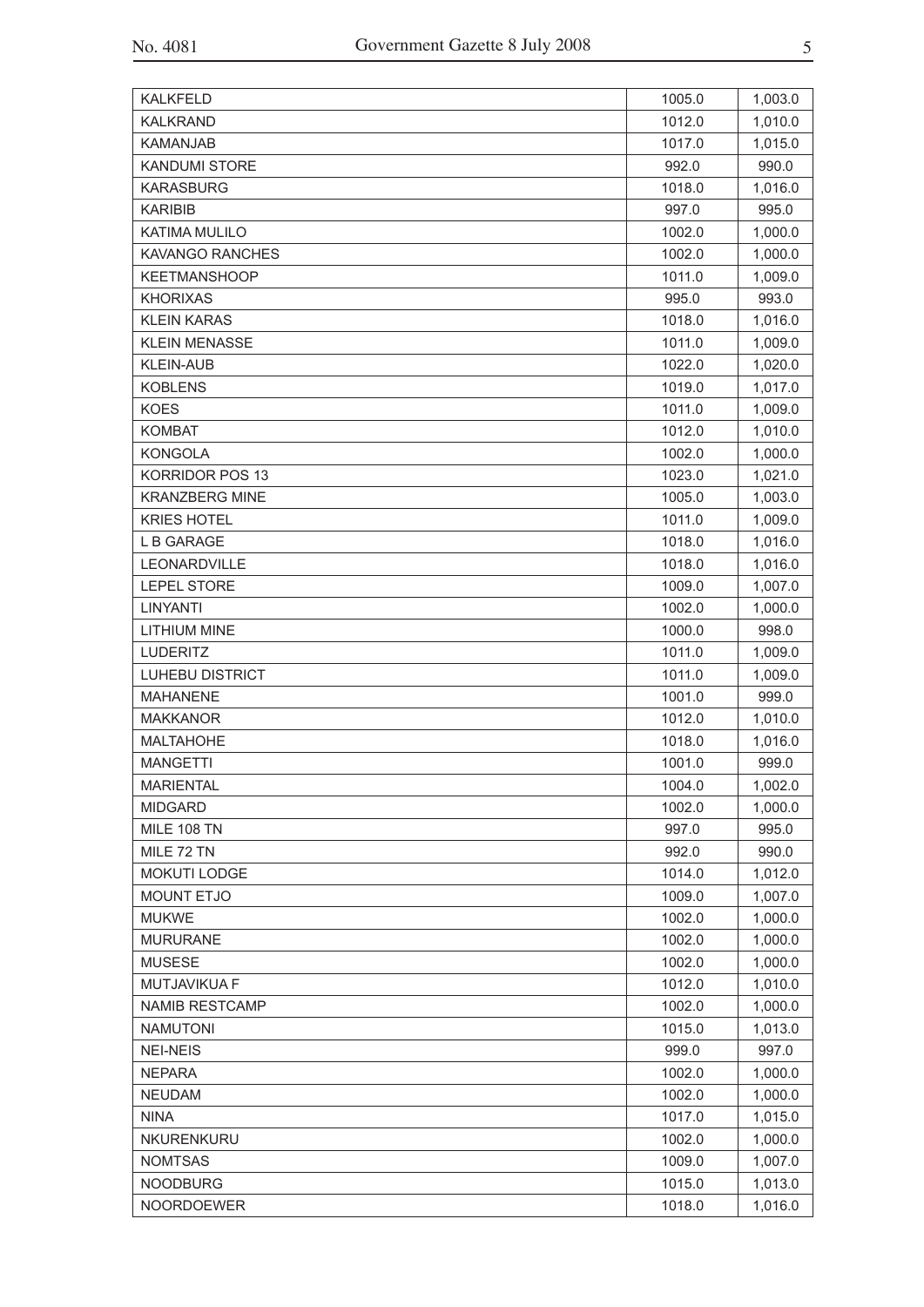| <b>NYANGANA</b>                                       | 1002.0 | 1,000.0 |
|-------------------------------------------------------|--------|---------|
| <b>ODIBO</b>                                          | 1001.0 | 999.0   |
| ONGANDJERA                                            | 1001.0 | 999.0   |
| <b>OHANGWENA</b>                                      | 1001.0 | 999.0   |
| <b>OKAHANDJA</b>                                      | 992.0  | 990.0   |
| <b>OKAKARARA</b>                                      | 995.0  | 993.0   |
| <b>OKONDJATU</b>                                      | 995.0  | 993.0   |
| <b>OKASHANA</b>                                       | 1001.0 | 999.0   |
| <b>OKAUKUEJO</b>                                      | 1016.0 | 1,014.0 |
| <b>OKAMATAPATI</b>                                    | 995.0  | 993.0   |
| OKOMBAHE                                              | 999.0  | 997.0   |
| <b>OKONGO</b>                                         | 1001.0 | 999.0   |
| <b>OMAFO</b>                                          | 1001.0 | 999.0   |
| <b>OMAJETTE CONCESSION</b>                            | 1009.0 | 1,007.0 |
| <b>OMAPUMBA S/STATION</b>                             | 995.0  | 993.0   |
| <b>OMARURU</b>                                        | 1004.0 | 1,002.0 |
| <b>OMATJENNE</b>                                      | 1002.0 | 1,000.0 |
| OMBALANTU                                             | 1001.0 | 999.0   |
| <b>OMBIKA</b>                                         | 1014.0 | 1,012.0 |
| <b>OMEGA</b>                                          | 1002.0 | 1,000.0 |
| <b>OMITARA</b>                                        | 1011.0 | 1,009.0 |
| <b>OMURAMBA FARM</b>                                  | 1018.0 | 1,016.0 |
| <b>OMUTHIYA</b>                                       | 1001.0 | 999.0   |
| <b>ONDANGWA</b>                                       | 1001.0 | 999.0   |
| <b>ONDEROMBUA</b>                                     | 1018.0 | 1,016.0 |
| <b>ONDEROMPABA</b>                                    | 1016.0 | 1,014.0 |
| <b>ONHGA</b>                                          | 1001.0 | 999.0   |
| <b>ONGWEDIVA</b>                                      | 1001.0 | 999.0   |
| <b>ONIIPA</b>                                         | 1001.0 | 999.0   |
| <b>ONYAANYA</b>                                       | 1001.0 | 999.0   |
| ONYUULAYE DISTRICT (Omyuulae Trading & Investment Co) | 1001.0 | 999.0   |
| OPUWO                                                 | 995.0  | 993.0   |
| ORANJEMUND M95 (same as Keetmanshoop M95)             | 1011.0 | 1,009.0 |
| <b>ORUNAHI</b>                                        | 995.0  | 993.0   |
| <b>OSHAKATI</b>                                       | 1001.0 | 999.0   |
| <b>OSHIGAMBO</b>                                      | 1001.0 | 999.0   |
| <b>OSHIKANGO</b>                                      | 1001.0 | 999.0   |
| <b>OSHIKUKU</b>                                       | 1001.0 | 999.0   |
| <b>OSHIVELO</b>                                       | 1001.0 | 999.0   |
| <b>OSIRE</b>                                          | 1009.0 | 1,007.0 |
| <b>OTAVI</b>                                          | 999.0  | 997.0   |
| <b>OTJIHASE</b>                                       | 1002.0 | 1,000.0 |
| <b>OTJIMBINGWE</b>                                    | 1004.0 | 1,002.0 |
| <b>OTJINENE</b>                                       | 992.0  | 990.0   |
| <b>OUUTILTO</b>                                       | 1014.0 | 1,012.0 |
| <b>OTJIWARONGO</b>                                    | 995.0  | 993.0   |
| OTJIWARONGO POS 11                                    | 1019.0 | 1,017.0 |
| <b>OTJOWIKAMBO</b>                                    | 1011.0 | 1,009.0 |
| <b>OTUMBOROMBONGA</b>                                 | 995.0  | 993.0   |
| OUTJO                                                 | 1005.0 | 1,003.0 |
| <b>OVITOTO</b>                                        | 1001.0 | 999.0   |
|                                                       |        |         |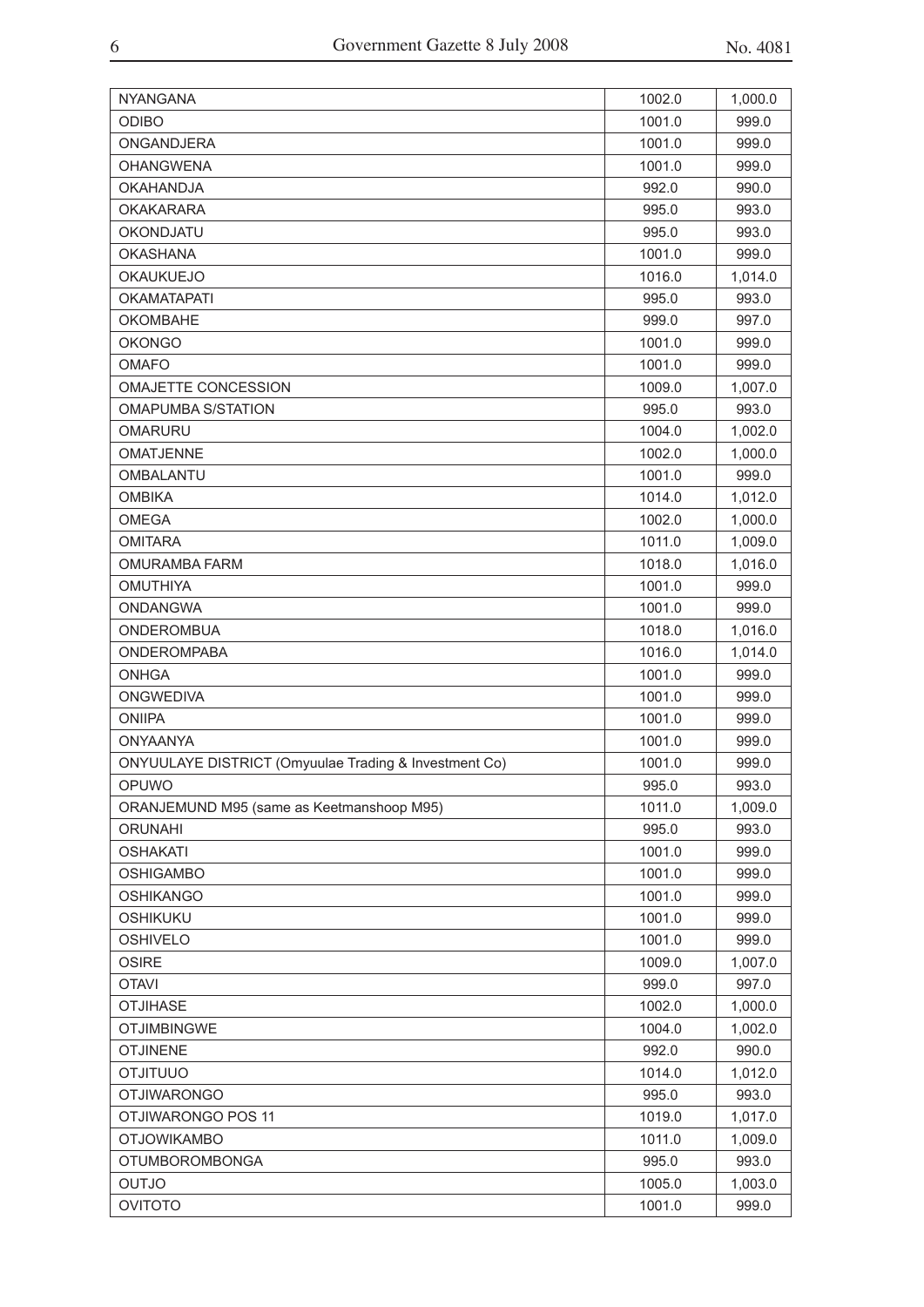| <b>PALMWAG</b>                         | 995.0  | 993.0   |
|----------------------------------------|--------|---------|
| PLESSIS FARM (NISWA)                   | 1015.0 | 1,013.0 |
| <b>REHOBOTH</b>                        | 1009.0 | 1,007.0 |
| <b>REHOBOTH STASIE</b>                 | 1007.0 | 1,005.0 |
| RIETFONTEIN (UCHAB)                    | 1008.0 | 1,006.0 |
| <b>RIETOOG</b>                         | 1028.0 | 1,026.0 |
| RIETQUELLE-AMINUIS                     | 1023.0 | 1,021.0 |
| <b>ROSH PINAH</b>                      | 1011.0 | 1,009.0 |
| <b>RUACANA</b>                         | 1001.0 | 999.0   |
| <b>RUNDU</b>                           | 1002.0 | 1,000.0 |
| <b>SAMBIU</b>                          | 1002.0 | 1,000.0 |
| <b>SANDVELD</b>                        | 1016.0 | 1,014.0 |
| <b>SCHLIP</b>                          | 1019.0 | 1,017.0 |
| <b>SEEHEIM</b>                         | 1011.0 | 1,009.0 |
| <b>SEEIS</b>                           | 1005.0 | 1,003.0 |
| <b>SESFONTEIN</b>                      | 995.0  | 993.0   |
| <b>SESRIEM</b>                         | 1034.0 | 1,032.0 |
| <b>SHADIKONGORO</b>                    | 1002.0 | 1,000.0 |
| <b>SHITEMO</b>                         | 1002.0 | 1,000.0 |
| <b>SOLITAIRE</b>                       | 999.0  | 997.0   |
| SORRIS-SORRIS                          | 1004.0 | 1,002.0 |
| <b>SPITSKOP</b>                        | 995.0  | 993.0   |
| <b>SPRINGVALE</b>                      | 1018.0 | 1,016.0 |
| <b>STAMPRIET</b>                       | 1014.0 | 1,012.0 |
| <b>STEINHAUSEN</b>                     | 1012.0 | 1,010.0 |
| STOP <sub>95</sub>                     | 1007.0 | 1,005.0 |
| <b>SUDERECKE</b>                       | 1022.0 | 1,020.0 |
| <b>SUKSES</b>                          | 1005.0 | 1,003.0 |
| <b>SUMMERDOWN</b>                      | 1012.0 | 1,010.0 |
| SWAKOPMUND                             | 982.0  | 980.0   |
| <b>TALISMANIS</b>                      | 1002.0 | 1,000.0 |
| <b>TARANAKI</b>                        | 1014.0 | 1,012.0 |
| <b>TERRACE BAY</b>                     | 1014.0 | 1,012.0 |
| TORRA BAY (based on Terrace Bay)       | 1014.0 | 1,012.0 |
| <b>TOWNSANDS</b>                       | 999.0  | 997.0   |
| <b>TSANDI</b>                          | 1001.0 | 999.0   |
| <b>TSES</b>                            | 1011.0 | 1,009.0 |
| <b>TSUMEB</b>                          | 1001.0 | 999.0   |
| <b>TSUMKWE</b>                         | 1002.0 | 1,000.0 |
| <b>TWEERIVIERE</b>                     | 1029.0 | 1,027.0 |
| TWYFELFONTEIN (Namibia Country Lodges) | 995.0  | 993.0   |
| <b>TZOBAAS</b>                         | 1009.0 | 1,007.0 |
| <b>UHLENHORST</b>                      | 1017.0 | 1,015.0 |
| <b>UIS</b>                             | 999.0  | 997.0   |
| <b>USAKOS</b>                          | 995.0  | 993.0   |
| VERGELEE                               | 1017.0 | 1,015.0 |
| <b>VOORSPOED</b>                       | 1018.0 | 1,016.0 |
| <b>VUNGU VUNGU</b>                     | 1002.0 | 1,000.0 |
| <b>WALVIS BAY</b>                      | 975.0  | 973.0   |
| <b>WARMBAD</b>                         | 1018.0 | 1,016.0 |
| <b>WATERBERG</b>                       | 1011.0 | 1,009.0 |